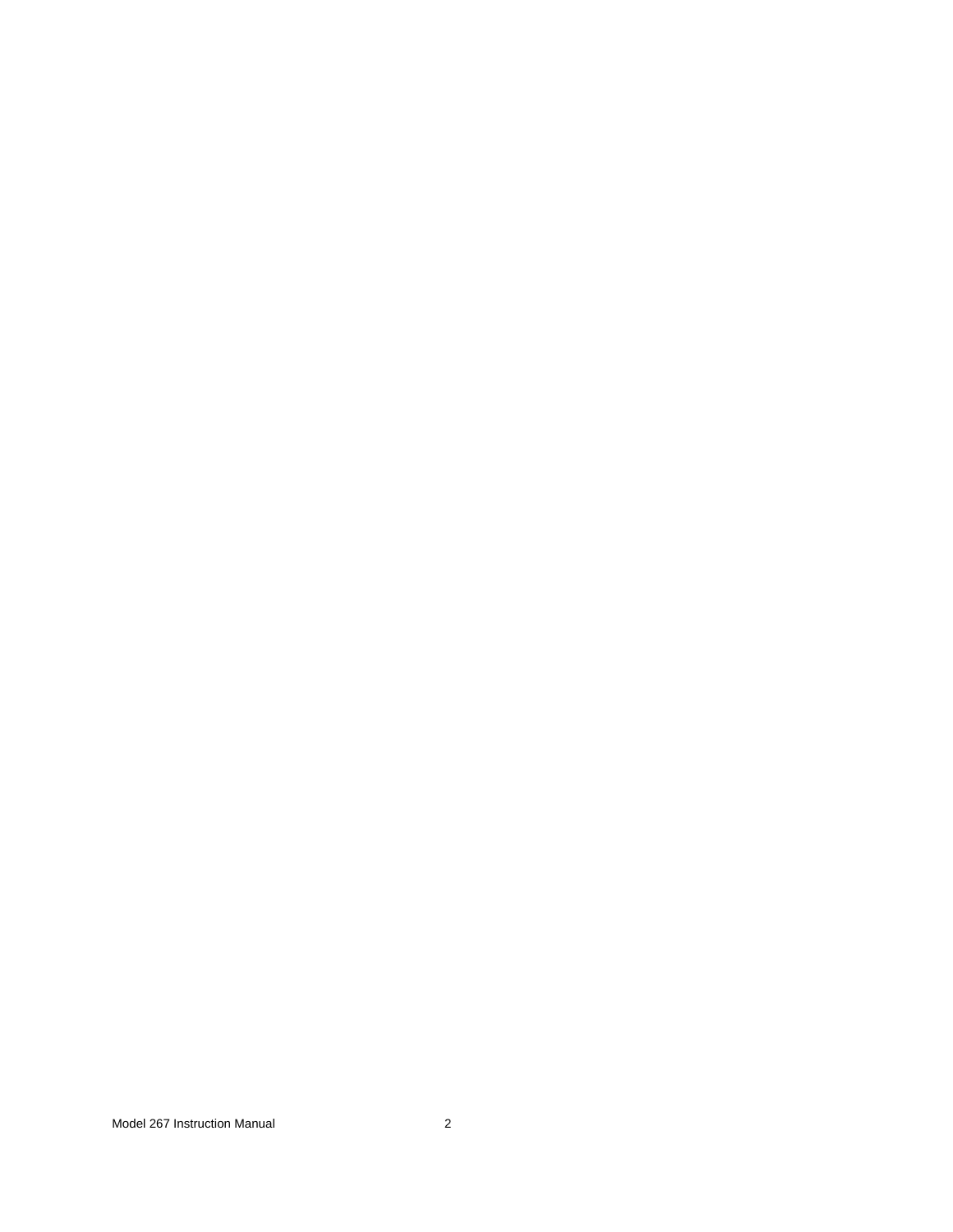# **Lakewood Instruments**

Congratulations on your purchase of a Lakewood Instruments controller. We would like to take this opportunity to welcome you to the Lakewood Instruments product family.

With proper care and maintenance, your controller should give you many years of trouble-free service. Please take the time to read and understand the operation manual, paying special attention to the sections on **INSTALLATION** and **MAINTENANCE**.

If, in the future, any parts or repairs are required, we strongly recommend that only original replacement parts be used. Our Customer Service Department would be happy to assist you with your parts or service requests.

We thank you for your selection and purchase of an Lakewood Instruments product.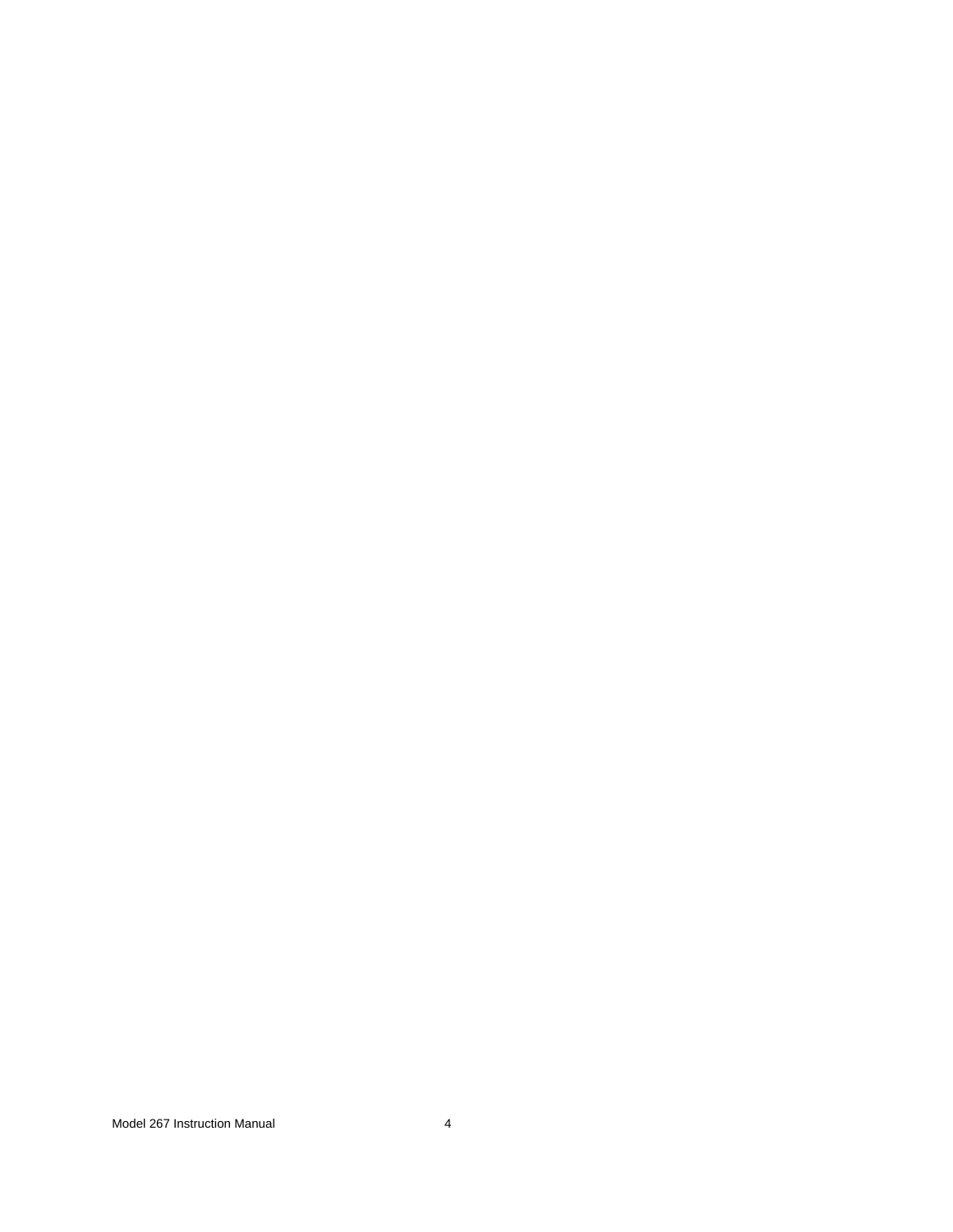# **MODEL 267**

# **Table of Contents**

| <b>INTRODUCTION</b>                      | 7  |
|------------------------------------------|----|
| <b>Ordering Information</b>              | 8  |
| Operation                                | 8  |
| <b>Front Panel Controls</b>              | 8  |
| <b>INSTALLATION</b>                      | 10 |
| Checking                                 | 10 |
| Mounting                                 | 10 |
| Plumbing                                 | 10 |
| Wiring                                   | 10 |
| <b>START-UP</b>                          | 11 |
| Checking                                 | 11 |
| Setup and Calibration                    | 11 |
| <b>Establishing Setpoint</b>             | 12 |
| <b>MAINTENANCE AND TECHNICAL SERVICE</b> |    |
| <b>Technical Service</b>                 | 13 |
| <b>Service Guide</b>                     | 13 |
| Troubleshooting                          | 14 |
| <b>DRAWINGS</b>                          | 17 |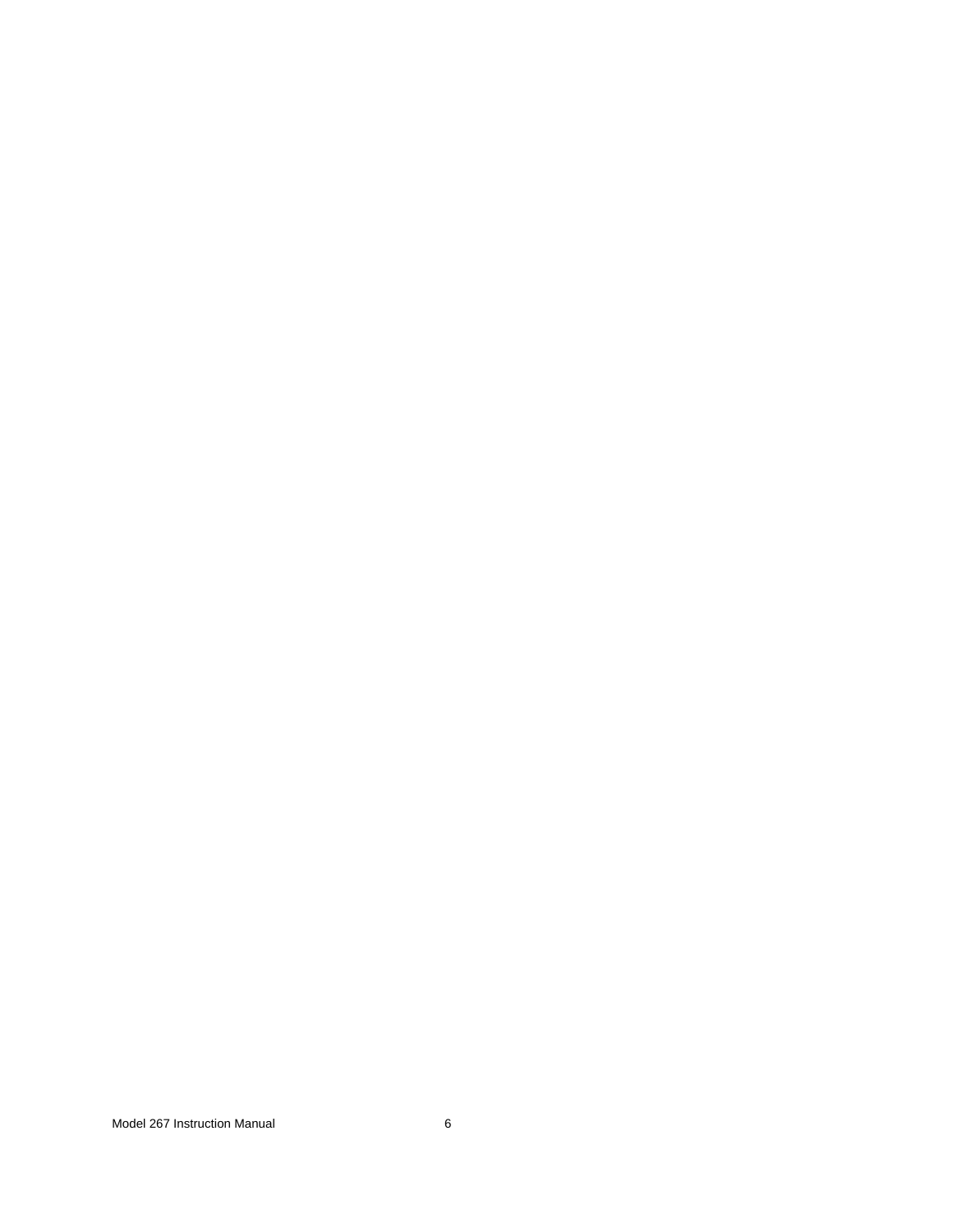### **INTRODUCTION**

# **MODEL 267 CONDUCTIVITY MONITOR AND CONTROLLER**



The Model 267 is a conductivity monitor and controller. It may be used in condensate systems or process water applications where the conductivity range is less than 100  $\mu$ S. It will operate at a range of 0-100  $\mu$ S. Custom ranges are available in 0-25  $\mu$ S and 0-50  $\mu$ S. The conductivity sensor comes with a 3⁄4" MNPT and will operate at 400°F and 70 psi.

#### **SPECIFICATIONS**

#### **Sensor**

| <b>Material</b> | 316 SS          |
|-----------------|-----------------|
| Max. Temp       | $400^{\circ}$ F |
| Max. Pressure   | 70 psi          |
| Cond. Range     | $0-100 \mu S$   |

#### **Controller**

| Enclosure         | <b>ABS Plastic</b>                                       |
|-------------------|----------------------------------------------------------|
| Cond. Range       | 0-25 $\mu$ S, 0-50 $\mu$ S and 0-100 $\mu$ S (standard). |
| <b>Resolution</b> | 1 $\mu$ S (0-100 $\mu$ S range).                         |
| Accuracy          | $\pm 5 \mu S$ (0-100 $\mu S$ range).                     |
| Power             | 120 VAC, 50/60 Hz; 240 VAC, optional.                    |
| Relays            | 5 Amps @ 120 VAC                                         |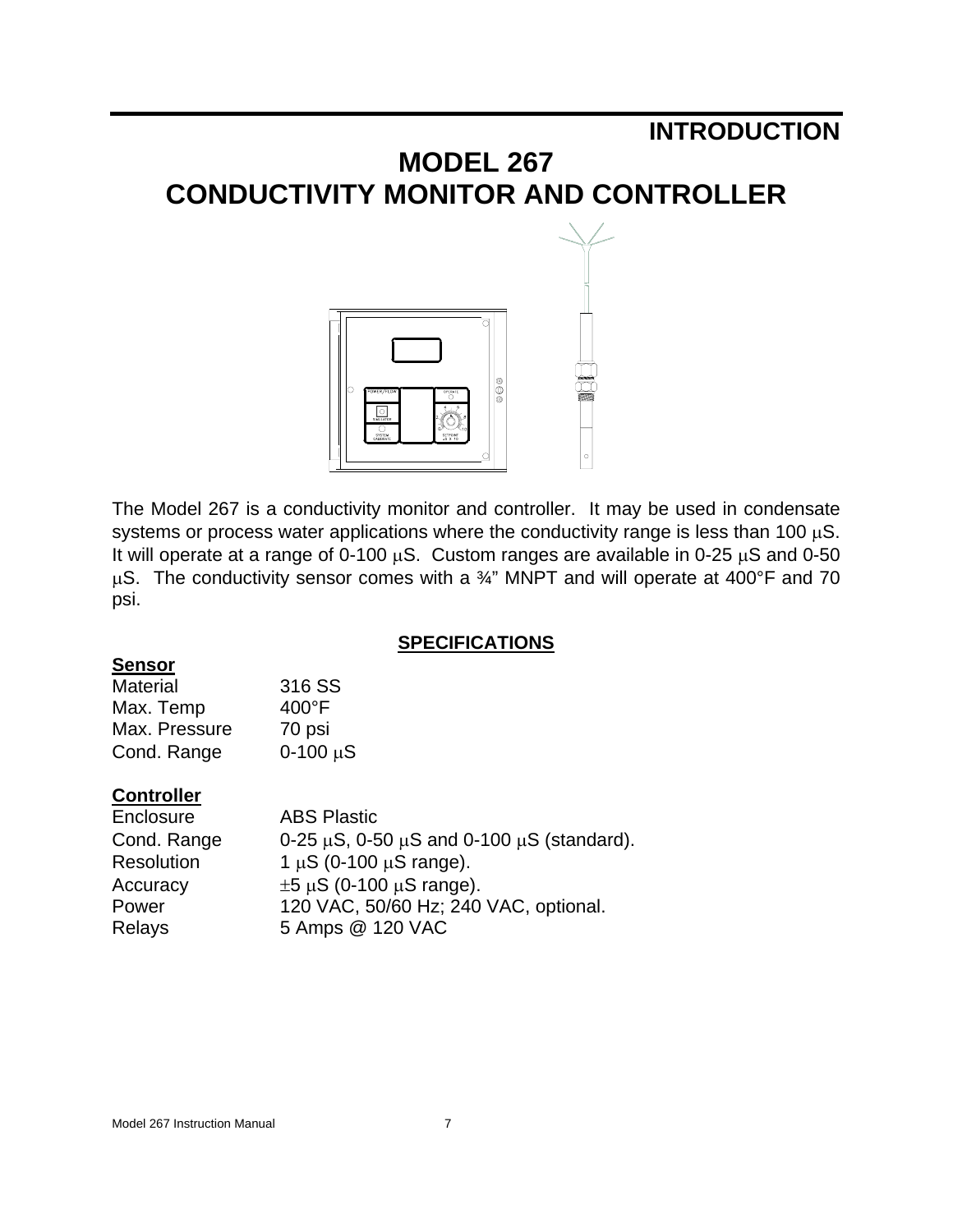### **Ordering Information**

267 Monitor/Controller with 0-100  $\mu$ S sensor and  $\frac{3}{4}$ " MNPT inline compression fitting.

#### **Custom Range (optional, select one only)**

| CR <sub>2</sub> | 0-25 $\mu$ S scale. |
|-----------------|---------------------|
|-----------------|---------------------|

CR5 0-50 uS scale.

#### **Sensor Process Connection (optional)**

1167375 316 SS ball valve with 1" process connection. This retractable option allows user to remove sensor without disturbing process.

### **Operation**

The Model 267 measures the electrical conductance of your sample water to determine the level of TDS in your system. The level of conductance is expressed in either a micromhos ( $\mu$ mhos) or a microSiemens ( $\mu$ S) value. When the level of water conductivity demonstrates a level of TDS that exceeds the predetermined setpoint value, then the Model 267 triggers a blowdown of the system and dumps some of the water into the drain. Makeup water is added, which dilutes, and thus reduces, the TDS levels.

#### **Front Panel Controls**

The Model 267 controller features two front panel lights and two adjustments. The two lights are **POWER** and **OPERATE**.

- **POWER ON** when there is power to the controller
- **OPERATE ON** when the conductivity exceeds the front panel setpoint and blowdown occurs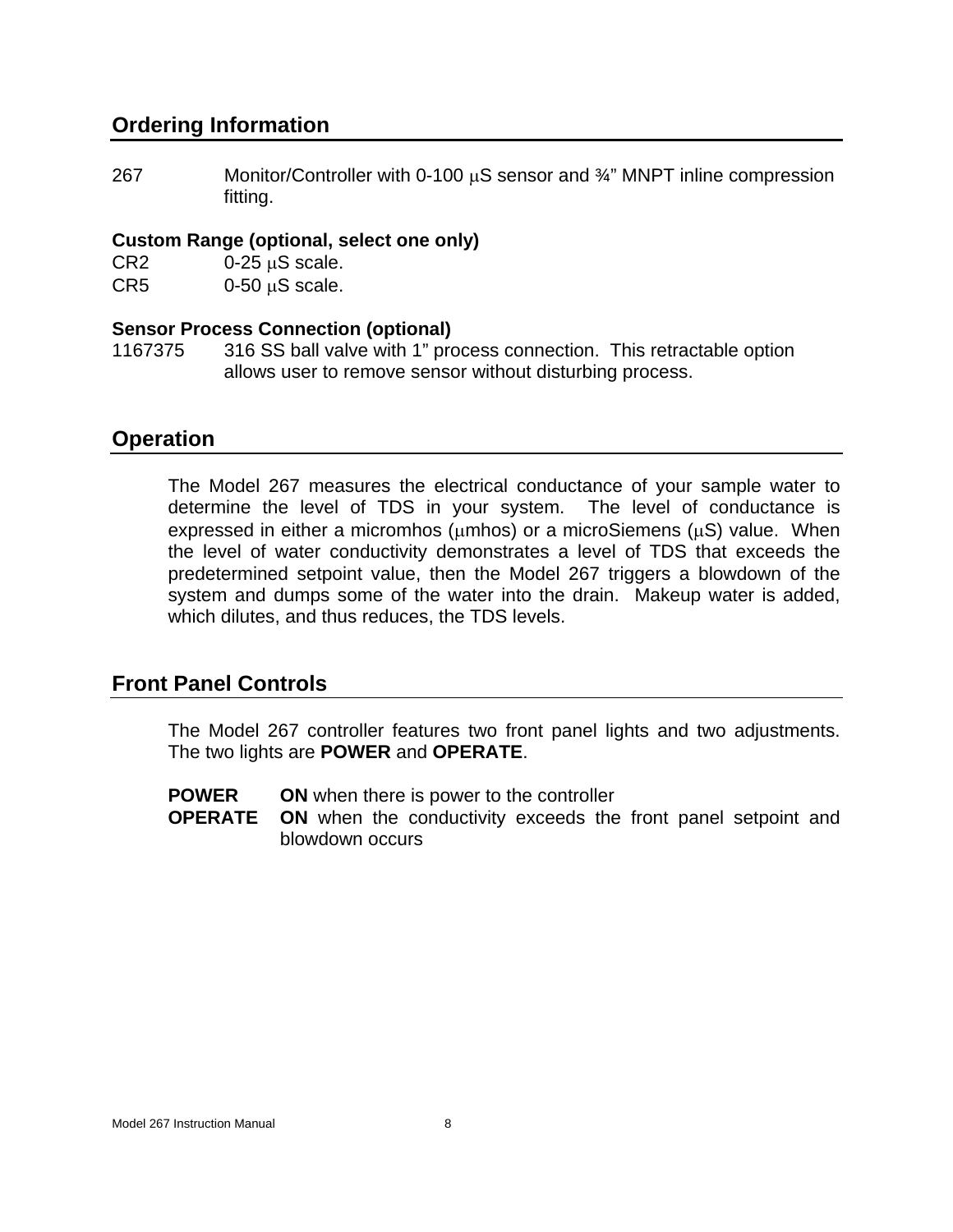The two controller adjustment options are:

#### **1). SETPOINT**

Establishes the desired level of conductivity to be maintained. When the conductivity level exceeds the setpoint, blowdown occurs. Once the setpoint level is achieved, the controller shuts down the blowdown process. Consult your water treatment engineer to establish the proper setpoint for your system.



#### **2). CALIBRATION**

Allows you to calibrate the controller to match the actual condensate water conductivity.





Pushing the **SIMULATOR** button substitutes a fixed 50 µmhos value in place of the sensor. This can be used to easily verify controller operation and calibration changes.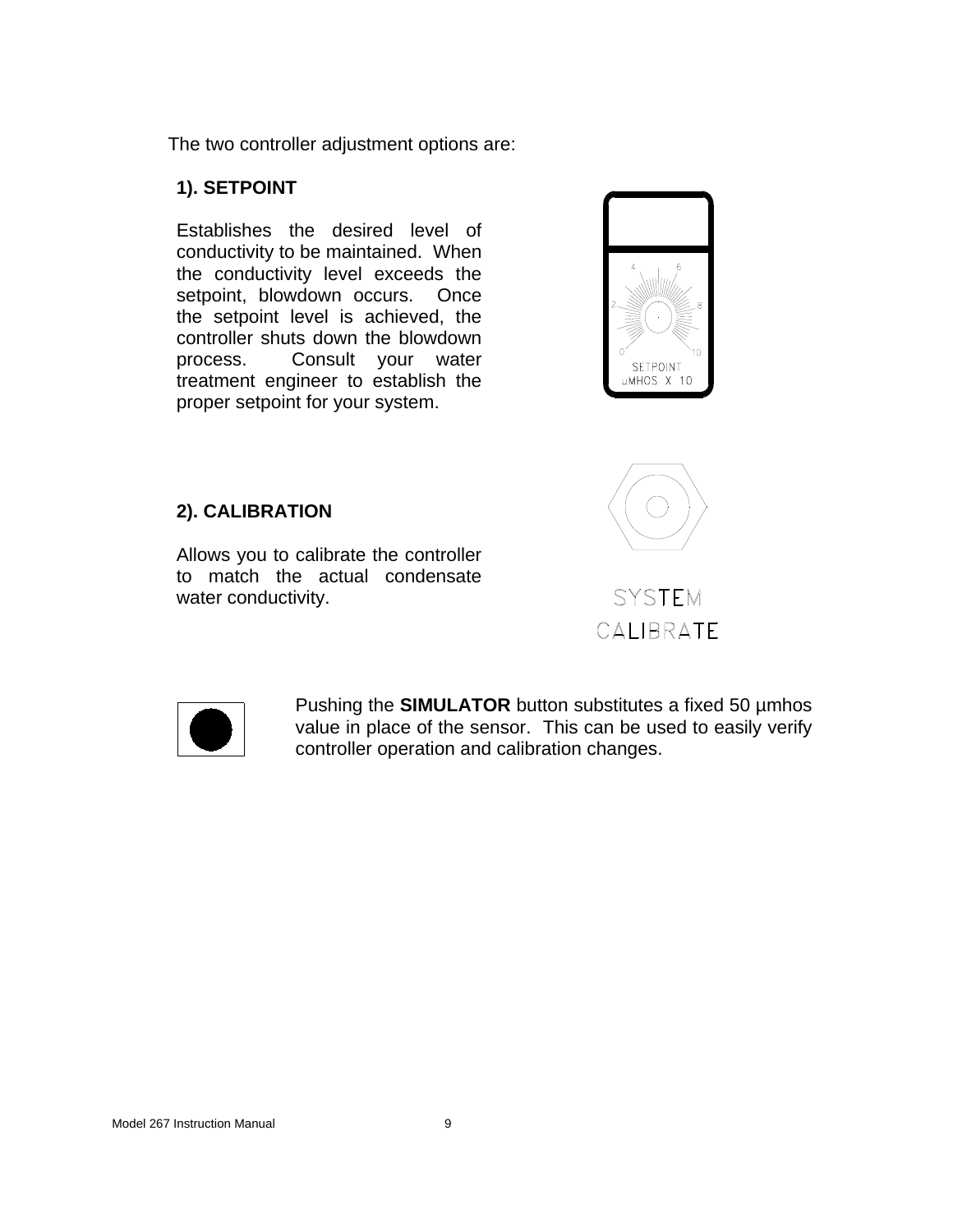# **INSTALLATION**

### **Checking**

Inspect the shipping carton for obvious external damage. Note on the carrier's bill-of-lading the extent of the damage, if any, and notify the carrier. Save the shipping carton until your controller is started up.

 **If there was shipping damage, call the Lakewood Instruments Customer Service Department at (800) 228-0839 and return the analyzer to the factory in the original carton.** 

#### **Mounting**

Mount the controller on a FLAT, NON-VIBRATING wall.

Avoid drilling or punching additional holes in the analyzer enclosure. Damage incurred as a result of any alteration to the enclosure is not covered under the Lakewood Instruments product warranty.

**NOTE: EXCESSIVE HEAT AND/OR DIRECT SUNLIGHT EXPOSURE WILL DARKEN THE LCD DISPLAY SCREEN, MAKING IT DIFFICULT TO READ, AND MAY SHORTEN THE LIFE OF OTHER ELECTRONIC COMPONENTS.** 

#### **Plumbing**

#### **Condensate Monitoring**

Make sure you locate the sensor where the pipe is **ALWAYS** full of water.

• The controller diverts contaminated condensate to waste and keeps it out of the boiler. Always install the sensor in the bottom of a "U" to make sure the pipe is full.

**WARNING: DO NOT USE PVC OR CPVC PLUMBING.** 

#### **Wiring**

See drawings for wiring instructions.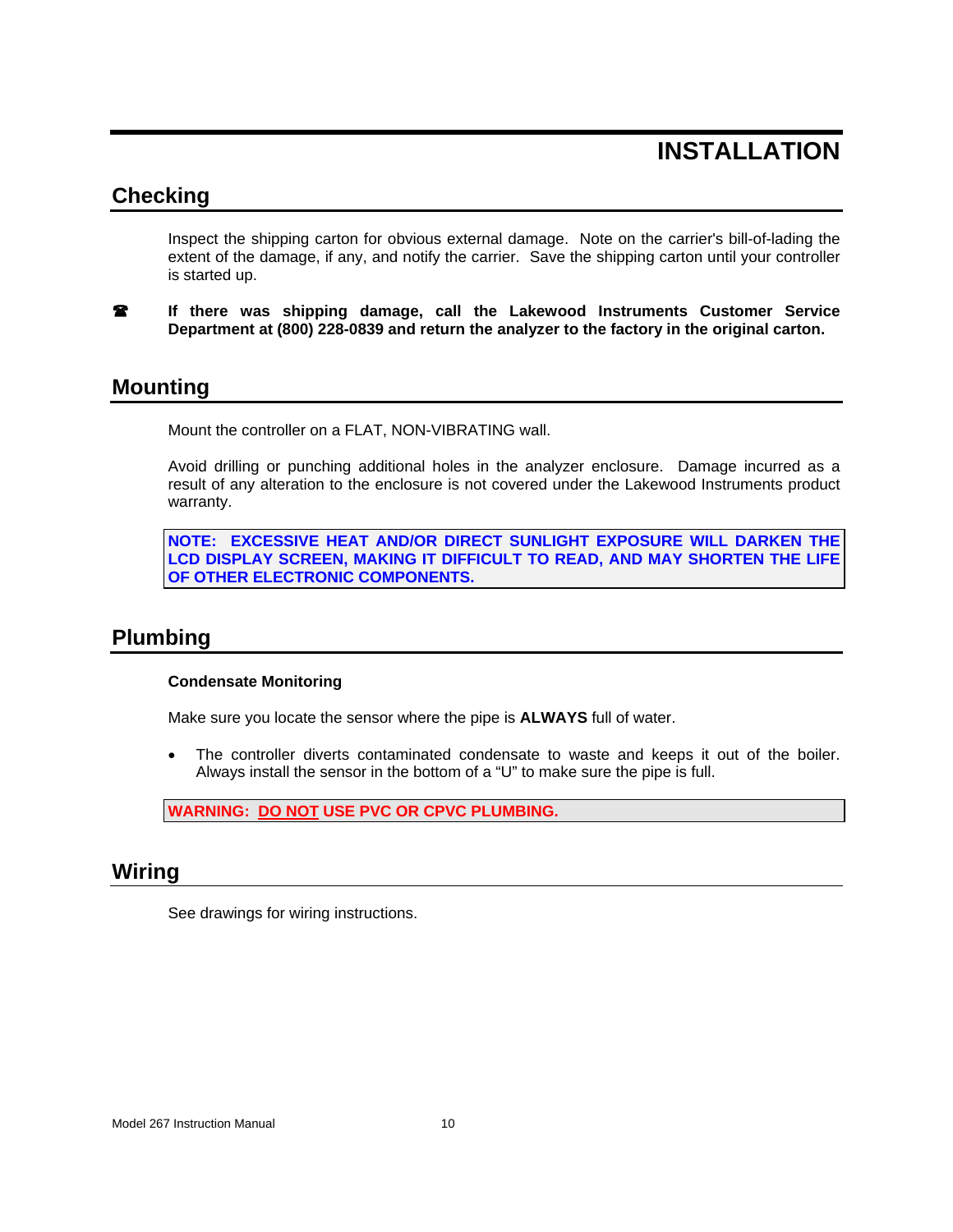### **Start-Up**

#### **Checking**

Check the power wiring. Make sure that the controller is powered from 120 VAC, unless it is specifically set up for 240 VAC.

Check the wiring to the blowdown solenoid valve. Make sure that the solenoid or ball valve is wired internally through the conduit knockouts to the VALVE OPEN terminal lug.

Make sure that the sensor has been attached according to the suggested installation drawing.

After you turn the flow on, check the plumbing for leaks.

### **Setup and Calibration**

The Model 267 Controller is designed for ease of use. We have provided a few optional methods of calibrating so you can select the one best suited to your needs:

#### **EXAMPLE 1: USE A HAND-HELD CONDUCTIVITY METER**

You can use a Lakewood Instruments calibrated hand-held conductivity meter, a Myron L unit or other similar meters. Take a sample of the water. If you have one, use a sample valve spout to get the water directly from the inlet flow line. Let the water run for a few seconds to get a good sample.

- Measure the water conductivity level with the meter. Take careful note of the level. For the purposes of this example, the level is 25 µmhos.
- Then turn the conductivity **CALIBRATE** screw on the front panel very slowly until the conductivity on the LCD matches that on the hand-held meter.
- You can verify that the calibration is correct by turning the setpoint dial knob very slowly to 26 µmhos and then back to 24 µmhos to make sure the **OPERATE** light goes **OFF** at 26 µmhos and **ON** at 24 µmhos.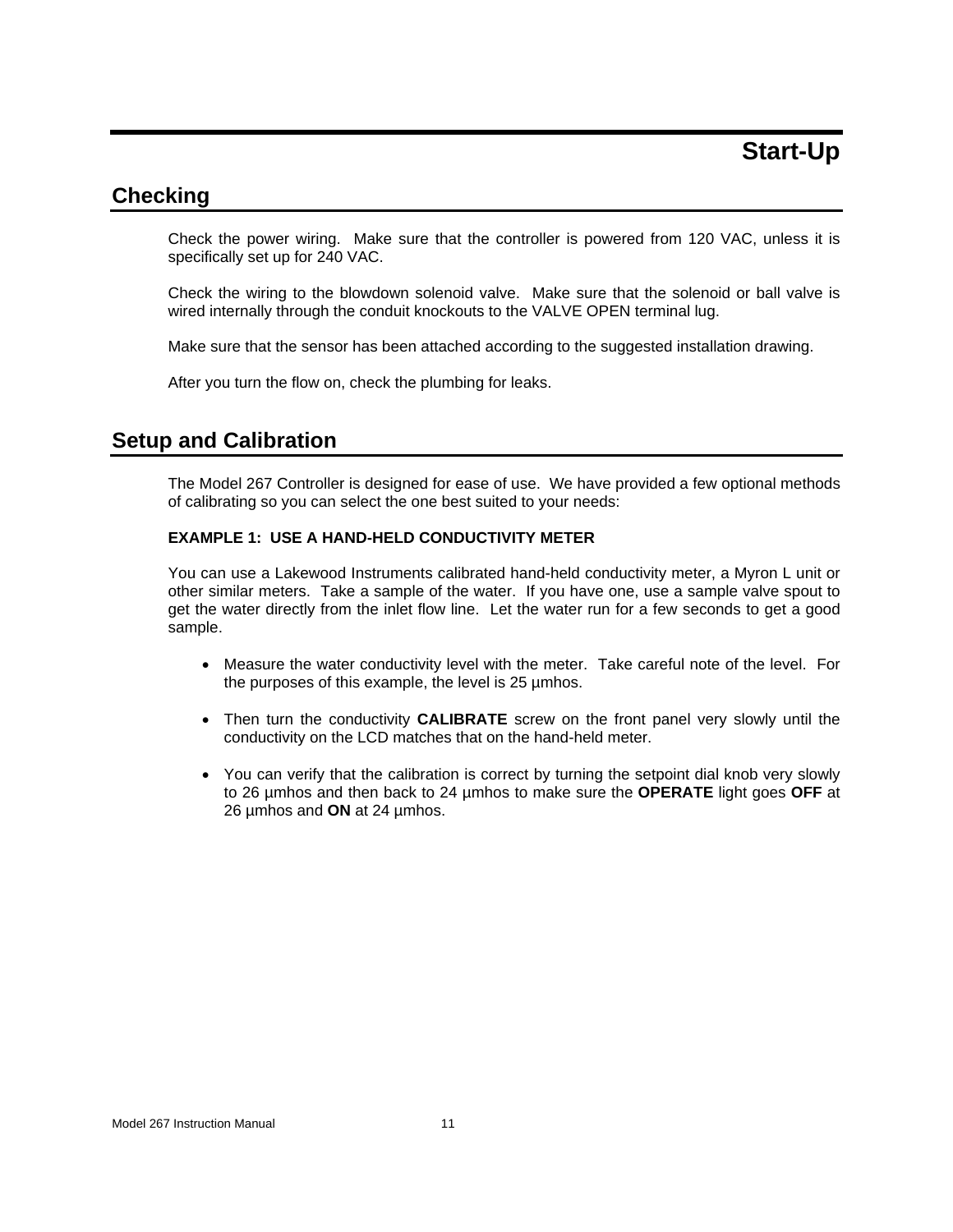#### **EXAMPLE 2: USE THE SIMULATOR**

- Set the **CALIBRATE** screw so it points straight up.
- Press the **SIMULATOR** pushbutton.
- Adjust the **CALIBRATE** until the display reads 50.
- Verify operation of the controller with the pushbutton pushed in.

**NOTE: THIS IS A ROUGH CALIBRATION. USE** EXAMPLE 1 **FOR GREATER ACCURACY.** 

### **Establishing Setpoint**

After you have calibrated the controller, adjust the setpoint to the conductivity level you want to maintain. Consult with your water treatment engineer to determine the proper level for your system.

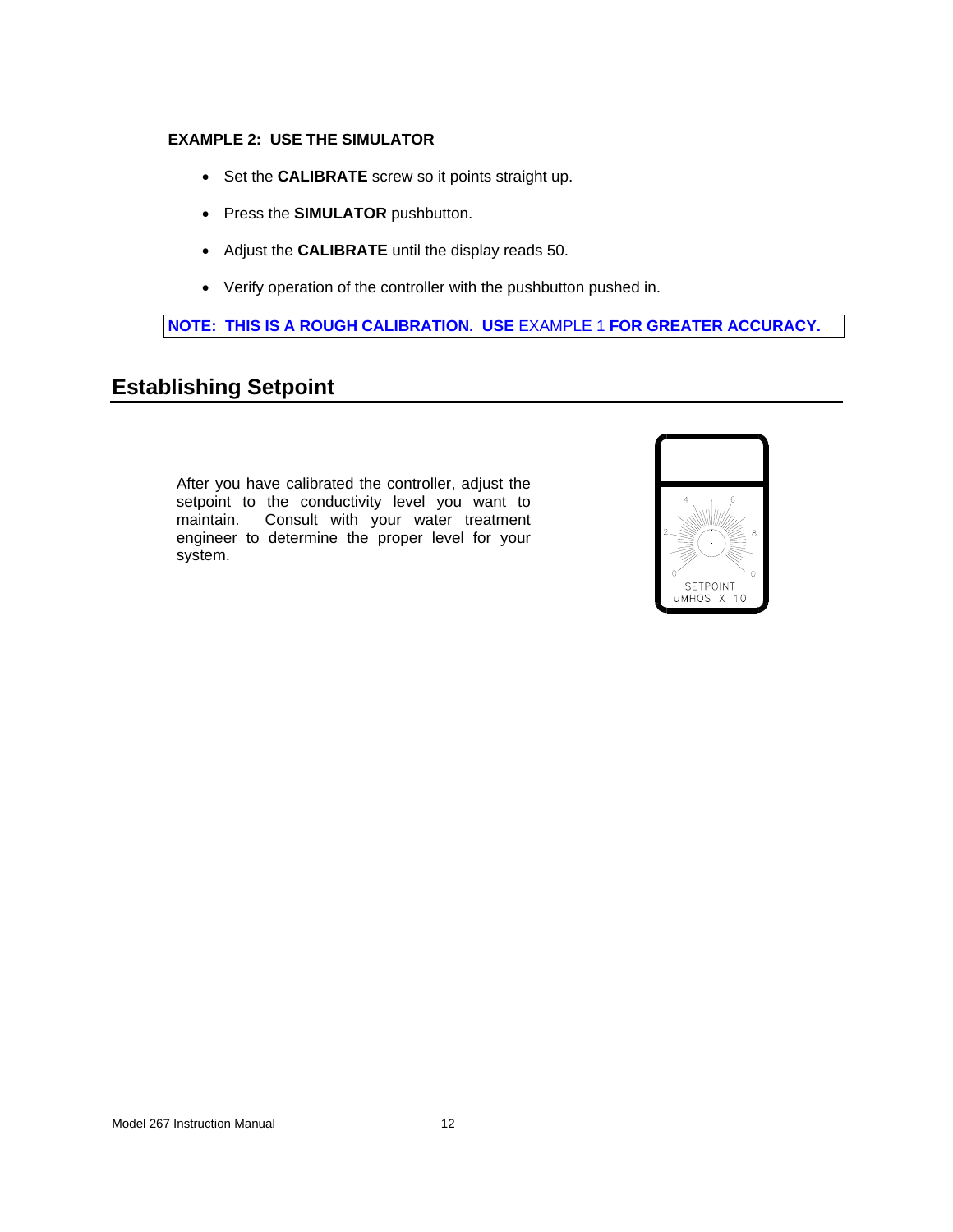### **Maintenance and Technical Service**

### **Technical Service**

 **Technical Support for Lakewood Instruments can be reached by calling (800) 228-0839 or faxing (414) 355-3508, Monday through Friday, 7:30 a.m. - 5:00 p.m. CST.** 

 $\boxed{\equiv}$  Mail and returns should be sent to:

#### **Lakewood Instruments 7838 North Faulkner Road Milwaukee, WI 53224 USA**

When any merchandise is returned to the factory, please call and obtain a Return Goods Authorization (RGA) number and have the following information available:

- Customer's name, address, phone and fax numbers.
- A purchase order number (no exceptions) for cases where parts are required that are not under warranty.
- A contact person's name and phone number to call if the equipment is beyond repair or to discuss any other warranty matter.
- Equipment model and serial numbers.
- Reason for return (i.e., repair, warranty, incorrect part, etc.).

We will then fax to your attention an RGA form that must accompany the returned item.

**NOTE: THE RGA NUMBER MUST BE CLEARLY WRITTEN ON THE OUTSIDE OF THE PACKAGE(S) BEING RETURNED.**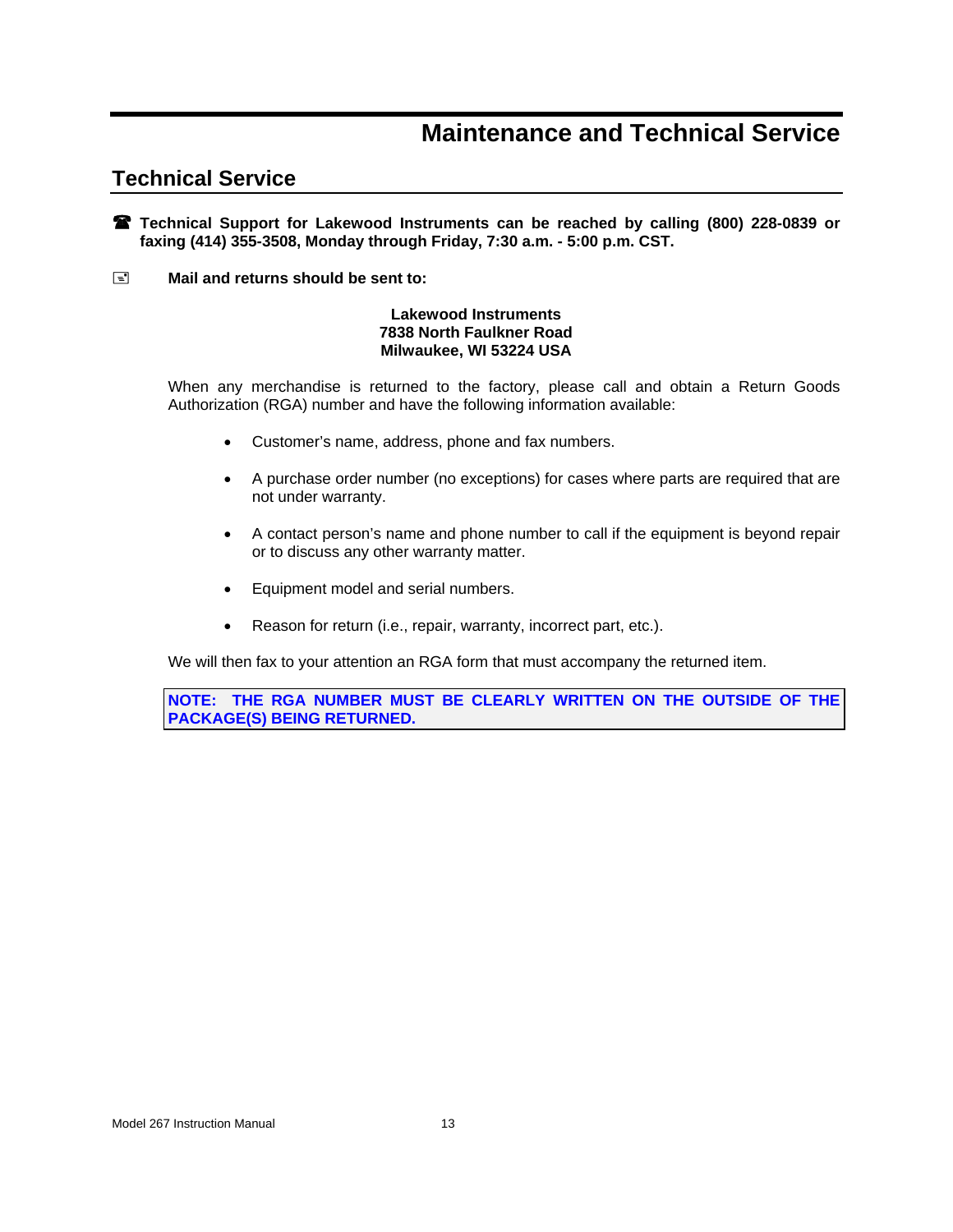### **Service Guide**

When calling Lakewood Instruments, please have the controller's complete model number and serial number available, so that the technician can better assist you.

When any parts are returned to the factory, please indicate:

- Customer's name and address.
- Individual at customer location to send the repaired controller or new part to.
- The person (and phone number) to call if the equipment is beyond repair or for any warranty matter.

Write your controller's complete model number, serial number, here so that you will have them available if you wish to contact an Lakewood Instruments technician.

Model Number:

Serial Number: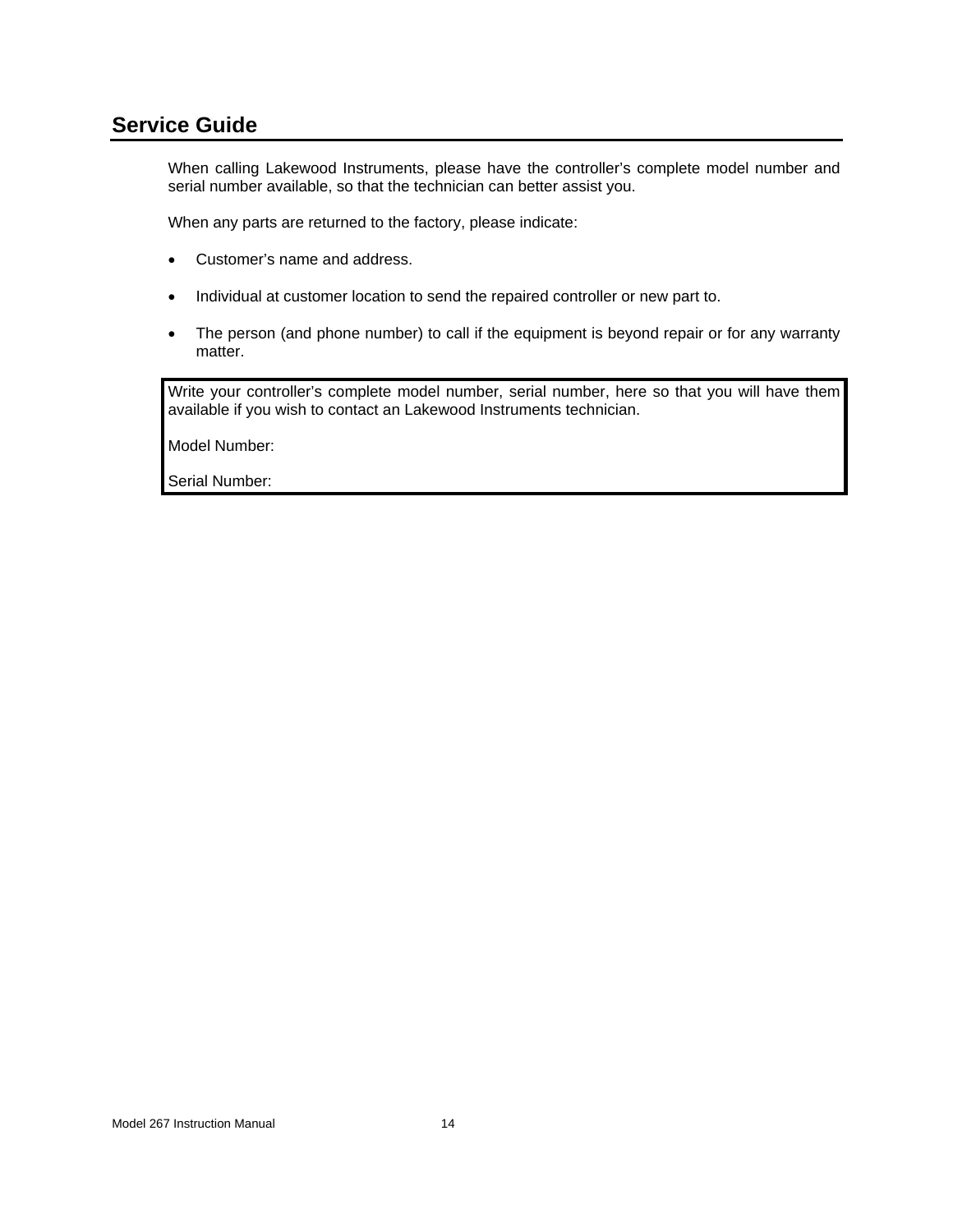## **Troubleshooting**

| <b>PROBLEM</b>                                                                          | <b>CHECK</b>                                                                                                                 |
|-----------------------------------------------------------------------------------------|------------------------------------------------------------------------------------------------------------------------------|
| Controller is inoperative.                                                              | Verify that the power outlet is 120 VAC.<br>1.                                                                               |
|                                                                                         | Plug in the power cord and check 120 VAC across terminal<br>2.<br>block TA lugs 2 and 3.                                     |
|                                                                                         | Check continuity through the 10 Amp fuse on the rear circuit<br>3.<br>board. The fuse is located above terminal block TA.    |
| Conductivity control is<br>inoperative.                                                 | Make sure there is flow so the sensor is in water.<br>1 <sub>1</sub>                                                         |
|                                                                                         | Turn the setpoint fully counterclockwise to 0. The OPERATE<br>2.<br>light should come on and the blowdown valve should open. |
| The <b>OPERATE</b> light comes<br>ON with the setpoint, but the<br>valve does not open. | 1. Check for 120 VAC at the blowdown valve terminal when the<br>OPERATE light is ON.                                         |
|                                                                                         | Replace the relays if necessary.<br>2.                                                                                       |
|                                                                                         | 3.<br>Refer to the blowdown valve instructions and thoroughly<br>check the valve and wiring.                                 |
| There is no conductivity<br>reading above 0.                                            | Refer to the maintenance section to clean the sensor.<br>1 <sub>1</sub>                                                      |
|                                                                                         | Push the SIMULATOR pushbutton. Does the controller work<br>2.<br>at 50 µmhos?                                                |
|                                                                                         | Replace the conductivity sensor.<br>3.                                                                                       |
| Controller drifts downward<br>over a long time.                                         | Is the sensor clean?<br>1                                                                                                    |
|                                                                                         | Is the sample flow rate too low?<br>2.                                                                                       |

# **Replacement Parts**

| P/N     | <b>Description</b>                        |
|---------|-------------------------------------------|
| 1167087 | Conductivity Sensor 540K.1-4-105-18-TC500 |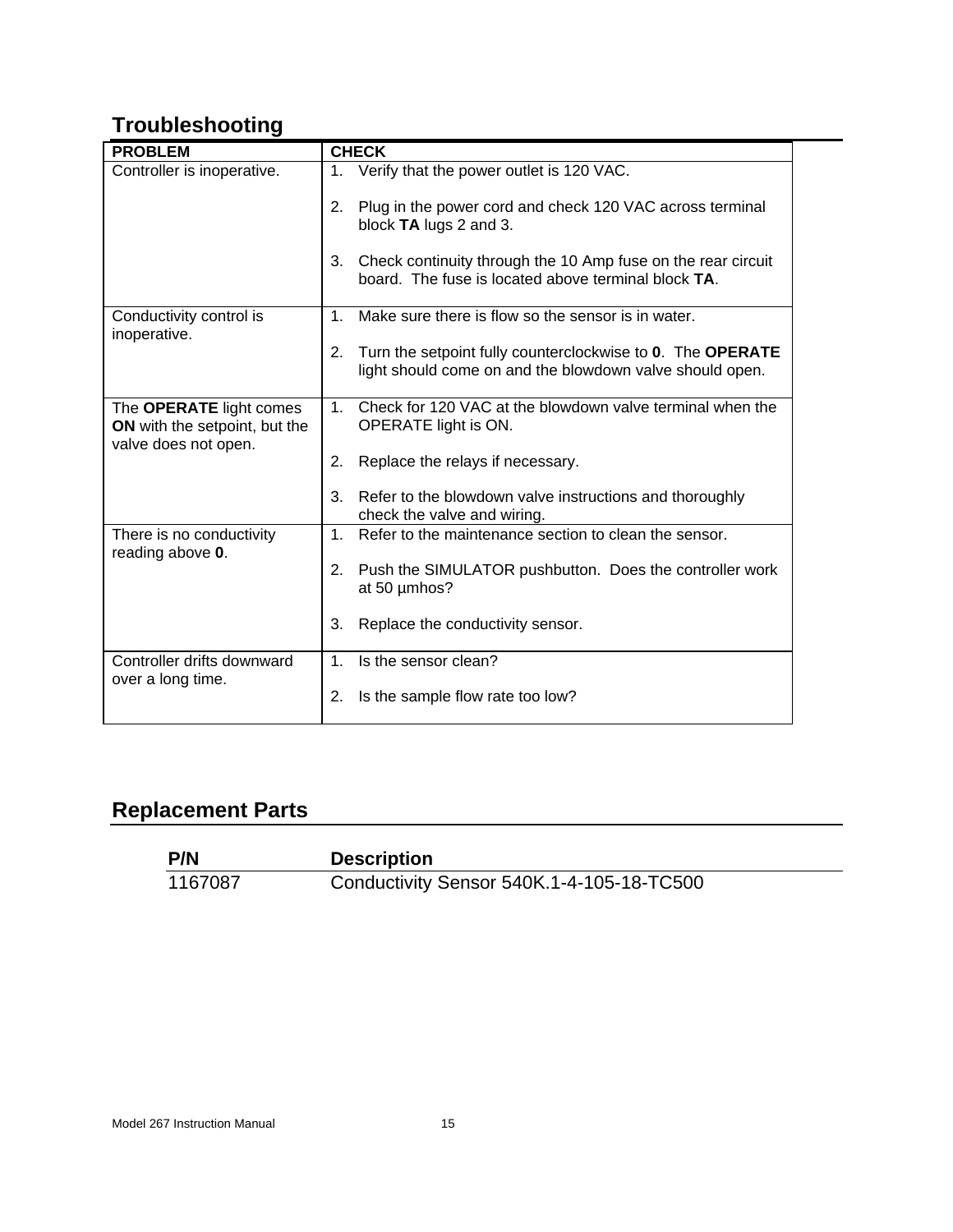